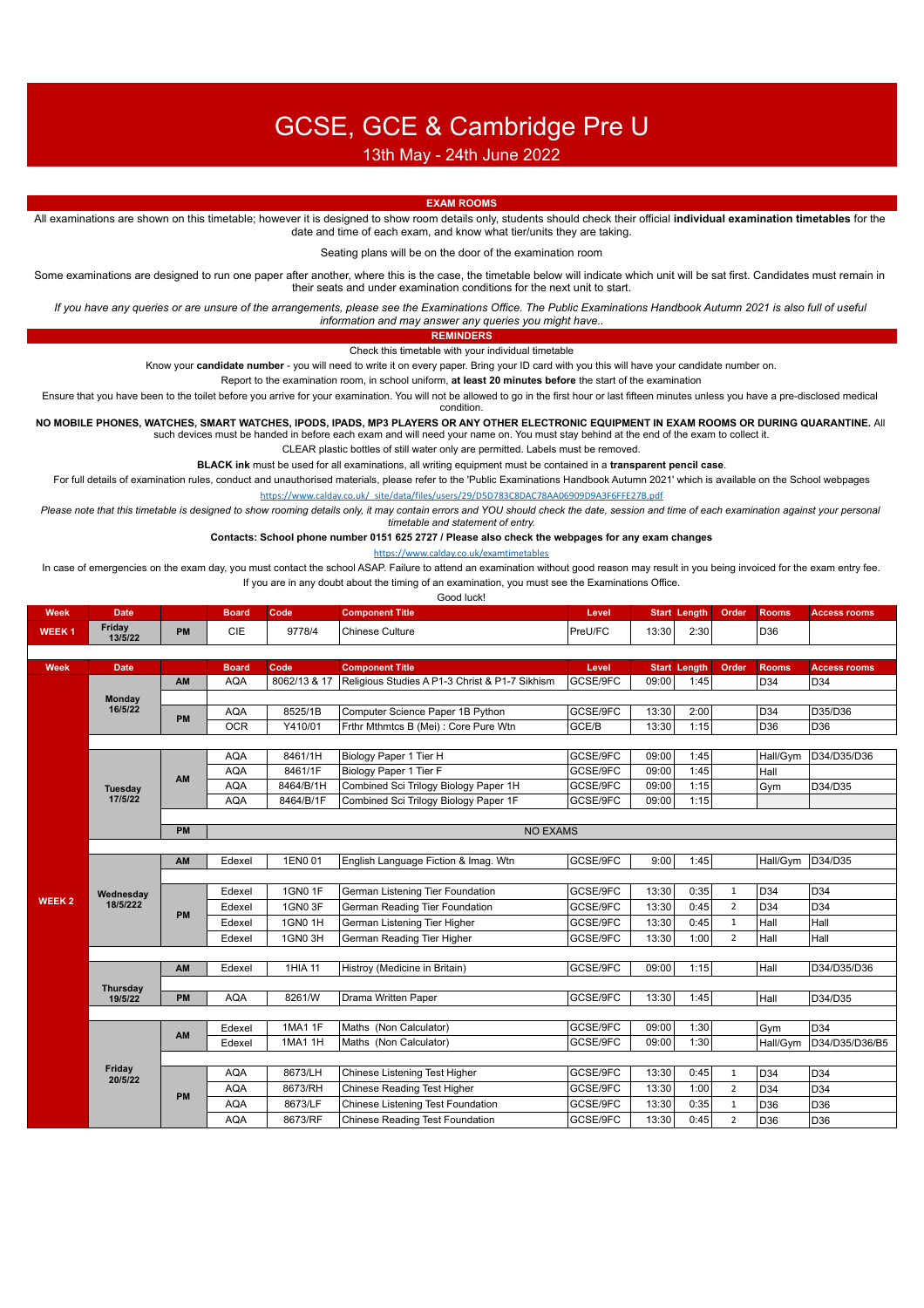| Week         | <b>Date</b>                |           | <b>Board</b> | Code      | <b>Component Title</b>                        | Level    | <b>Start</b> | <b>Mins</b> | Order          | <b>Rooms</b>    | <b>Access rooms</b> |
|--------------|----------------------------|-----------|--------------|-----------|-----------------------------------------------|----------|--------------|-------------|----------------|-----------------|---------------------|
|              |                            | AM        | <b>AQA</b>   | 8035/1    | Geography Paper 1                             | GCSE/9FC | 9:00         | 1:30        |                | Hall            | D34/D35/D36         |
|              | <b>Monday</b>              |           |              |           |                                               |          |              |             |                |                 |                     |
|              | 23/5/22                    | <b>PM</b> | Edexel       | 9EC0 01   | Economics: Markets & Bus. Behaviour           | GCE/A    | 13:30        | 2:00        |                | D <sub>34</sub> | D35                 |
|              |                            |           | <b>OCR</b>   | Y411/01   | Further Mths B (Mei) Mechanic A wtn           | GCE/B    | 13:30        | 1:15        |                | D <sub>34</sub> |                     |
|              |                            |           |              |           |                                               |          |              |             |                |                 |                     |
|              |                            |           | <b>AQA</b>   | 7182/1    | Psychology Paper 1                            | GCE/A    | 9:00         | 2:00        |                | Gym             | D34/D35             |
|              |                            |           | <b>AQA</b>   | 8658/LF   | French Listening Tier F                       | GCSE/9FC | 9:00         | 0:35        |                | D <sub>36</sub> | D36                 |
|              |                            | AM        | <b>AQA</b>   | 8658/RF   | French Reading Tier F                         | GCSE/9FC | 9:00         | 0:45        |                | D36             | D36                 |
|              | Tuesday                    |           | <b>AQA</b>   | 8658/LH   | French Listening Tier H                       | GCSE/9FC | 9:00         | 0:45        |                | Hall            | Hall                |
|              | 24/5/22                    |           | AQA          | 8658/RH   | l French Reading Tier H                       | GCSE/9FC | 9:00         | 1:00        |                | Hall            | Hall                |
|              |                            |           |              |           |                                               |          |              |             |                |                 |                     |
|              |                            | <b>PM</b> | <b>OCR</b>   | J587/01   | PE: Physcl Fctr Affctg Perf Wtn               | GCSE/9FC | 13:30        | 1:00        |                | Hall            | D36                 |
|              |                            |           | WJEC/Eduga   |           | A490U10-1 Electronics Componenet 1 Princ of E | GCE/A    | 13:30        | 2:45        |                | D <sub>34</sub> |                     |
|              |                            |           |              |           |                                               |          |              |             |                |                 |                     |
|              |                            |           | <b>AQA</b>   | 7702/1    | English Language ADV Paper 1                  | GCE/A    | 9:00         | 2:30        |                | D36             | D35                 |
|              |                            | <b>AM</b> | Edexel       | 9PL0 01   | <b>Politics: UK Politics</b>                  | GCE/A    | 9:00         | 2:00        |                | Gym             | D35/D36             |
|              |                            |           | Edexel       | 1ET0 01   | English Lit: Shakesp. & Post 1914 Lit         | GCSE/9FC | 9:00         | 1:45        |                | Hall/Gym        | D34/D35/B5          |
|              | Wednesday                  |           |              |           |                                               |          |              |             |                |                 |                     |
|              | 25/5/22                    |           | Edexel       | 9BS0 01   | Business: Market, People & Global BU          | GCE/A    | 13:30        | 2:00        |                | Hall            | D35                 |
|              |                            |           | <b>OCR</b>   | Y420/01   | Further Mths B (Mei) Core Pure Wtn            | GCE/B    | 13:30        | 2:40        |                | D <sub>34</sub> | D35                 |
|              |                            |           | Edexel       | 1GK0 1H   | Modern Greek : Listening H                    | GCSE/9FC | 13:30        | 45          | $\mathbf{1}$   | D36             |                     |
| <b>WEEK3</b> |                            |           | Edexel       | 1GK0 3H   | Modern Greek: Reading H                       | GCSE/9FC | 13:30        | 1:05        | $\overline{2}$ | D <sub>36</sub> |                     |
|              |                            |           |              |           |                                               |          |              |             |                |                 |                     |
|              |                            |           | <b>CIE</b>   | 9778/2    | Chinese: Listening, Reading & Trans           | PreU/FC  | 9:00         | 2:30        |                | D35             |                     |
|              |                            |           | Edexel       | 9HI0 1E   | History: Russia 1917-91                       | GCE/A    | 9:00         | 2:15        |                | D34             | D34/D35             |
|              |                            | <b>AM</b> | <b>AQA</b>   | 8698/LF   | Spanish : Listening Tier F                    | GCSE/9FC | 9:00         | 0:35        | $\mathbf{1}$   | Hall            | Hall                |
|              |                            |           | <b>AQA</b>   | 8698/RF   | Spanish: Reading Tier F                       | GCSE/9FC | 9:00         | 0:45        | $\overline{2}$ | Hall            | Hall                |
|              |                            |           | <b>AQA</b>   | 8698/LH   | Spanish: Listening Tier H                     | GCSE/9FC | 9:00         | 0:45        | $\mathbf{1}$   | Gym             | Gym                 |
|              | <b>Thursday</b><br>26/5/22 |           | <b>AQA</b>   | 8698/RH   | Spanish: Reading Tier H                       | GCSE/9FC | 9:00         | 1:00        | $\overline{2}$ | Gym             | Gym                 |
|              |                            |           |              |           |                                               |          |              |             |                |                 |                     |
|              |                            |           | <b>AQA</b>   | 7408/1    | Physics ADV Paper 1                           | GCE/A    | 13:30        | 2:00        |                | Gym             | D36                 |
|              |                            |           | <b>AQA</b>   | 8062/2A   | Religious Studies A P2A Excl Text             | GCSE/9FC | 13:30        | 1:45        |                | Hall            | D36                 |
|              |                            | PM        | Edexel       | 9RU0 01   | Russian: Listen, Read, & Translate            | GCE/A    | 13:30        | 2:00        |                | D <sub>35</sub> |                     |
|              |                            |           | <b>OCR</b>   | H555/01   | PE: Physigcl Fctr Afct Perf Wtn               | GCE/A    | 13:30        | 2:00        |                | Gym             | D35/D36             |
|              |                            |           | <b>OCR</b>   | Y413/01   | Frthr Mtmtcs B (Mei) Mdlng Algtm Wn           | GCE/B    | 13:30        | 1:15        |                | D <sub>34</sub> |                     |
|              |                            |           |              |           |                                               |          |              |             |                |                 |                     |
|              |                            |           | <b>AQA</b>   | 7037/1    | Geography ADV Paper 1                         | GCE/A    | 9:00         | 2:30        |                | Hall            | D36                 |
|              | Friday                     |           | <b>AQA</b>   | 8462/1H   | Chemistry Paper 1 Tier H                      | GCSE/9FC | 9:00         | 1:45        |                | Hall/Gym        | D34/D35/B5          |
|              |                            | AM        | <b>AQA</b>   | 8462/1F   | Chemistry Paper 1 Tier F                      | GCSE/9FC | 9:00         | 1:45        |                |                 |                     |
|              | 27/5/22                    |           | <b>AQA</b>   | 8464/C/1H | Combined Sci Trilogy Chemistry P1H            | GCSE/9FC | 9:00         | 1:15        |                | Gym/D34         | D35                 |
|              |                            |           | <b>AQA</b>   | 8464/C/1F | Combined Sci Trilogy Chemistry P1F            | GCSE/9FC | 9:00         | 1:15        |                |                 |                     |
|              |                            |           |              |           |                                               |          |              |             |                |                 |                     |
|              |                            | <b>PM</b> | <b>AQA</b>   | 8525/2    | Computer Science Paper 2                      | GCSE/9FC | 13:30        | 1:45        |                | D34             | D35/D36             |
|              |                            |           |              |           |                                               |          |              |             |                |                 |                     |

**HALF TERM**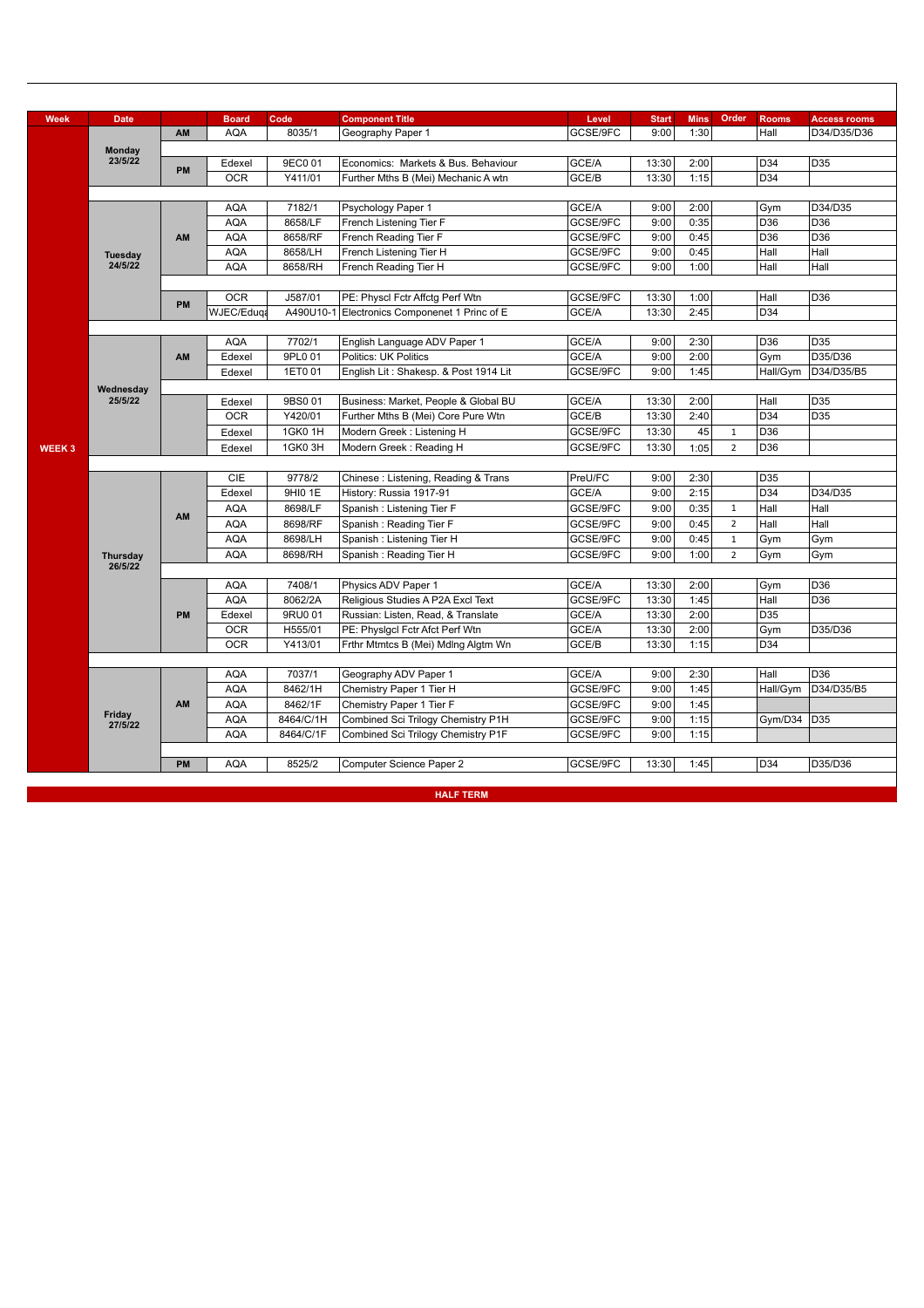| Order<br><b>Board</b><br>Code<br><b>Component Title</b><br>Level<br><b>Start</b><br><b>Mins</b><br><b>Access rooms</b><br><b>Week</b><br><b>Rooms</b><br><b>Date</b><br>GCSE/9FC<br>9:00<br>1:20<br>Hall<br><b>AQA</b><br>8673/WH<br>Chinese Writing Test Tier H<br>D34/B5<br><b>AQA</b><br>8673/WF<br>GCSE/9FC<br>1:05<br>D36<br>Chinese Writing Test Tier F<br>9:00<br>GCSE/9FC<br>1:20<br>AM<br>Edexel<br>German Writing Test Tier H<br>9:00<br>D34D35<br>1GN0 4 H<br>Hall<br>1GN0 4 F<br>GCSE/9FC<br>1:15<br>D36<br>Edexel<br>German Writing Test Tier F<br>D34/D35<br>9:00<br><b>Monday</b><br>06/6/22<br>GCE/A<br>2:00<br><b>OCR</b><br>9:00<br>D34<br>H418/01<br>Law: Legal Systm & Crmnl Law Wrtn<br>Gym<br><b>AQA</b><br>7702/2<br>English Language ADV Paper 2<br>GCE/A<br>13:30<br>02:30<br>D34<br>D35<br><b>PM</b><br>GCE/A<br>13:30<br>02:00<br>D34<br>Edexel<br>9EC0 02<br>Economics: National & Global Economy<br>D35<br>9ET0 01<br>GCE/A<br>9:00<br>2:15<br>D35<br>Edexel<br>English Literature: Drama<br>Gym<br>Edexel<br>GCSE/9FC<br>9:00<br>1:30<br>Gym<br>D <sub>34</sub><br><b>AM</b><br><b>1MA1 2F</b><br>Maths: Calculator<br>1:30<br>Edexel<br>1MA1 2H<br>Maths: Calculator<br>GCSE/9FC<br>9:00<br>Hall/Gym<br>D34/D35/D36/B5<br>Tuesday<br>07/6/22<br>13:30<br>8035/2<br>Geography Paper 2<br>GCSE/9FC<br>1:15<br>Hall<br>D34/D35/B5<br><b>AQA</b><br><b>PM</b><br><b>OCR</b><br>D36<br>H640/01<br>Maths B (Mei): Pure Mthmtc Mchnc Wtn<br>GCE/A<br>13:30<br>2:00<br>Gym<br>7182/2<br>GCE/A<br>2:00<br><b>AQA</b><br>Psychology ADV Paper 2<br>9:00<br>Gym<br>D34/D35<br>AM<br><b>1ET0 2N</b><br>English Literature: 19C Novelist since 1789<br>GCSE/9FC<br>9:00<br>1:20<br>D34/D35/B5<br>Edexel<br>Hall/Gym<br>Wednesday<br>08/6/22<br>1350/1<br>L3/B<br>13:30<br>1:30<br>D36<br><b>AQA</b><br>Mathematical Studies Paper 1<br>Gym<br>GCE/A<br>02:30<br>D34<br><b>PM</b><br><b>AQA</b><br>7037/2<br>Geography ADV Paper 2<br>13:30<br>D36/B5<br>GCE/B<br><b>OCR</b><br>Y433/01<br>13:30<br>01:15<br>D36<br>Further Maths B (Mei) Mdlg Algrthms Wrtn<br>Gym<br><b>STEP</b><br>9470<br>9:00<br>3:00<br>D36<br>Cambridge<br>STEP Mathematics Paper 2<br><b>WEEK4</b><br>GCE/A<br>2:00<br>Edexel<br>9BS0 02<br>Business: Activs, Decision & Strats<br>9:00<br>Gym<br>D35<br>GCE/A<br>H573/01<br>2:00<br>Gym<br><b>OCR</b><br>Religous Studies: Philosophy of Religion Wtn<br>9:00<br><b>AM</b><br>Edexel<br>9RU0 02<br>Russian: Writ, Resp, Works & Trans<br>GCE/A<br>2:40<br>Gym<br>9:00<br>CIE<br>9778/03<br>PREU/FC<br>2:00<br>Chinese: Writing and Usage<br>9:00<br>Gym<br>GCSE/9FC<br>1:20<br>Hall<br>Edexl<br>1HIA 31<br>History: Weimar & Nazi Germany<br>9:00<br>D35/D36/B5<br>7402/1<br>GCE/A<br>13:30<br>2:00<br><b>AQA</b><br>Biology ADV Paper 1<br>Gym<br>D34/D35/B5<br><b>Thursday</b><br>9/6/22<br>GCE/A<br>13:30<br>2:00<br>D35<br>Edexel<br>9GN0 01<br>German: Listening, Reading & Translation<br>G16<br>GCE/A<br><b>OCR</b><br>02:15<br>H459/31<br>Drama Thtre: Anlysng Prfrmnce Wtn<br>13:30<br>D34/D35/B5<br>GCE/A<br>Edexel<br>13:30<br>02:30<br>D36<br>9DT0 01<br>D&T Product Design: Principles of D&T<br>GCE/A<br>13:30<br>2:00<br><b>PM</b><br>Edexel<br>9PL0 02<br>Politics: UK Government<br>D34/D35/D36<br>13:30<br>1:45<br><b>AQA</b><br>8463/1H<br>Physics Paper 1 Tier H<br>GCSE/9FC<br>D/34/D35<br>Gym<br>1:45<br>GCSE/9FC<br><b>AQA</b><br>8463/1F<br>Physics Paper 1 Tier F<br>13:30<br><b>AQA</b><br>8464/P/1H<br>Combined Sci Trilogy Physics P1H<br>GCSE/9FC<br>13:30<br>1:15<br>D34/D35<br>Gym<br>1:15<br><b>AQA</b><br>8464/P/1F<br>Combined Sci Trilogy Physics P1F<br>GCSE/9FC<br>13:30<br>2:05<br>Edexel<br>1EN0 02<br>English Language: Non-Fic & Trans Wtn<br>GCSE/9FC<br>9:00<br>Hall/Gym<br>D34/D35 |  |  |           |  |  |  |  |  |
|--------------------------------------------------------------------------------------------------------------------------------------------------------------------------------------------------------------------------------------------------------------------------------------------------------------------------------------------------------------------------------------------------------------------------------------------------------------------------------------------------------------------------------------------------------------------------------------------------------------------------------------------------------------------------------------------------------------------------------------------------------------------------------------------------------------------------------------------------------------------------------------------------------------------------------------------------------------------------------------------------------------------------------------------------------------------------------------------------------------------------------------------------------------------------------------------------------------------------------------------------------------------------------------------------------------------------------------------------------------------------------------------------------------------------------------------------------------------------------------------------------------------------------------------------------------------------------------------------------------------------------------------------------------------------------------------------------------------------------------------------------------------------------------------------------------------------------------------------------------------------------------------------------------------------------------------------------------------------------------------------------------------------------------------------------------------------------------------------------------------------------------------------------------------------------------------------------------------------------------------------------------------------------------------------------------------------------------------------------------------------------------------------------------------------------------------------------------------------------------------------------------------------------------------------------------------------------------------------------------------------------------------------------------------------------------------------------------------------------------------------------------------------------------------------------------------------------------------------------------------------------------------------------------------------------------------------------------------------------------------------------------------------------------------------------------------------------------------------------------------------------------------------------------------------------------------------------------------------------------------------------------------------------------------------------------------------------------------------------------------------------------------------------------------------------------------------------------------------------------------------------------------------------------------------------------------------------------------------------------------------------------------------------------------------------------------------------------------------------------------------------------------------|--|--|-----------|--|--|--|--|--|
|                                                                                                                                                                                                                                                                                                                                                                                                                                                                                                                                                                                                                                                                                                                                                                                                                                                                                                                                                                                                                                                                                                                                                                                                                                                                                                                                                                                                                                                                                                                                                                                                                                                                                                                                                                                                                                                                                                                                                                                                                                                                                                                                                                                                                                                                                                                                                                                                                                                                                                                                                                                                                                                                                                                                                                                                                                                                                                                                                                                                                                                                                                                                                                                                                                                                                                                                                                                                                                                                                                                                                                                                                                                                                                                                                                          |  |  |           |  |  |  |  |  |
|                                                                                                                                                                                                                                                                                                                                                                                                                                                                                                                                                                                                                                                                                                                                                                                                                                                                                                                                                                                                                                                                                                                                                                                                                                                                                                                                                                                                                                                                                                                                                                                                                                                                                                                                                                                                                                                                                                                                                                                                                                                                                                                                                                                                                                                                                                                                                                                                                                                                                                                                                                                                                                                                                                                                                                                                                                                                                                                                                                                                                                                                                                                                                                                                                                                                                                                                                                                                                                                                                                                                                                                                                                                                                                                                                                          |  |  |           |  |  |  |  |  |
|                                                                                                                                                                                                                                                                                                                                                                                                                                                                                                                                                                                                                                                                                                                                                                                                                                                                                                                                                                                                                                                                                                                                                                                                                                                                                                                                                                                                                                                                                                                                                                                                                                                                                                                                                                                                                                                                                                                                                                                                                                                                                                                                                                                                                                                                                                                                                                                                                                                                                                                                                                                                                                                                                                                                                                                                                                                                                                                                                                                                                                                                                                                                                                                                                                                                                                                                                                                                                                                                                                                                                                                                                                                                                                                                                                          |  |  |           |  |  |  |  |  |
|                                                                                                                                                                                                                                                                                                                                                                                                                                                                                                                                                                                                                                                                                                                                                                                                                                                                                                                                                                                                                                                                                                                                                                                                                                                                                                                                                                                                                                                                                                                                                                                                                                                                                                                                                                                                                                                                                                                                                                                                                                                                                                                                                                                                                                                                                                                                                                                                                                                                                                                                                                                                                                                                                                                                                                                                                                                                                                                                                                                                                                                                                                                                                                                                                                                                                                                                                                                                                                                                                                                                                                                                                                                                                                                                                                          |  |  |           |  |  |  |  |  |
|                                                                                                                                                                                                                                                                                                                                                                                                                                                                                                                                                                                                                                                                                                                                                                                                                                                                                                                                                                                                                                                                                                                                                                                                                                                                                                                                                                                                                                                                                                                                                                                                                                                                                                                                                                                                                                                                                                                                                                                                                                                                                                                                                                                                                                                                                                                                                                                                                                                                                                                                                                                                                                                                                                                                                                                                                                                                                                                                                                                                                                                                                                                                                                                                                                                                                                                                                                                                                                                                                                                                                                                                                                                                                                                                                                          |  |  |           |  |  |  |  |  |
|                                                                                                                                                                                                                                                                                                                                                                                                                                                                                                                                                                                                                                                                                                                                                                                                                                                                                                                                                                                                                                                                                                                                                                                                                                                                                                                                                                                                                                                                                                                                                                                                                                                                                                                                                                                                                                                                                                                                                                                                                                                                                                                                                                                                                                                                                                                                                                                                                                                                                                                                                                                                                                                                                                                                                                                                                                                                                                                                                                                                                                                                                                                                                                                                                                                                                                                                                                                                                                                                                                                                                                                                                                                                                                                                                                          |  |  |           |  |  |  |  |  |
|                                                                                                                                                                                                                                                                                                                                                                                                                                                                                                                                                                                                                                                                                                                                                                                                                                                                                                                                                                                                                                                                                                                                                                                                                                                                                                                                                                                                                                                                                                                                                                                                                                                                                                                                                                                                                                                                                                                                                                                                                                                                                                                                                                                                                                                                                                                                                                                                                                                                                                                                                                                                                                                                                                                                                                                                                                                                                                                                                                                                                                                                                                                                                                                                                                                                                                                                                                                                                                                                                                                                                                                                                                                                                                                                                                          |  |  |           |  |  |  |  |  |
|                                                                                                                                                                                                                                                                                                                                                                                                                                                                                                                                                                                                                                                                                                                                                                                                                                                                                                                                                                                                                                                                                                                                                                                                                                                                                                                                                                                                                                                                                                                                                                                                                                                                                                                                                                                                                                                                                                                                                                                                                                                                                                                                                                                                                                                                                                                                                                                                                                                                                                                                                                                                                                                                                                                                                                                                                                                                                                                                                                                                                                                                                                                                                                                                                                                                                                                                                                                                                                                                                                                                                                                                                                                                                                                                                                          |  |  |           |  |  |  |  |  |
|                                                                                                                                                                                                                                                                                                                                                                                                                                                                                                                                                                                                                                                                                                                                                                                                                                                                                                                                                                                                                                                                                                                                                                                                                                                                                                                                                                                                                                                                                                                                                                                                                                                                                                                                                                                                                                                                                                                                                                                                                                                                                                                                                                                                                                                                                                                                                                                                                                                                                                                                                                                                                                                                                                                                                                                                                                                                                                                                                                                                                                                                                                                                                                                                                                                                                                                                                                                                                                                                                                                                                                                                                                                                                                                                                                          |  |  |           |  |  |  |  |  |
|                                                                                                                                                                                                                                                                                                                                                                                                                                                                                                                                                                                                                                                                                                                                                                                                                                                                                                                                                                                                                                                                                                                                                                                                                                                                                                                                                                                                                                                                                                                                                                                                                                                                                                                                                                                                                                                                                                                                                                                                                                                                                                                                                                                                                                                                                                                                                                                                                                                                                                                                                                                                                                                                                                                                                                                                                                                                                                                                                                                                                                                                                                                                                                                                                                                                                                                                                                                                                                                                                                                                                                                                                                                                                                                                                                          |  |  |           |  |  |  |  |  |
|                                                                                                                                                                                                                                                                                                                                                                                                                                                                                                                                                                                                                                                                                                                                                                                                                                                                                                                                                                                                                                                                                                                                                                                                                                                                                                                                                                                                                                                                                                                                                                                                                                                                                                                                                                                                                                                                                                                                                                                                                                                                                                                                                                                                                                                                                                                                                                                                                                                                                                                                                                                                                                                                                                                                                                                                                                                                                                                                                                                                                                                                                                                                                                                                                                                                                                                                                                                                                                                                                                                                                                                                                                                                                                                                                                          |  |  |           |  |  |  |  |  |
|                                                                                                                                                                                                                                                                                                                                                                                                                                                                                                                                                                                                                                                                                                                                                                                                                                                                                                                                                                                                                                                                                                                                                                                                                                                                                                                                                                                                                                                                                                                                                                                                                                                                                                                                                                                                                                                                                                                                                                                                                                                                                                                                                                                                                                                                                                                                                                                                                                                                                                                                                                                                                                                                                                                                                                                                                                                                                                                                                                                                                                                                                                                                                                                                                                                                                                                                                                                                                                                                                                                                                                                                                                                                                                                                                                          |  |  |           |  |  |  |  |  |
|                                                                                                                                                                                                                                                                                                                                                                                                                                                                                                                                                                                                                                                                                                                                                                                                                                                                                                                                                                                                                                                                                                                                                                                                                                                                                                                                                                                                                                                                                                                                                                                                                                                                                                                                                                                                                                                                                                                                                                                                                                                                                                                                                                                                                                                                                                                                                                                                                                                                                                                                                                                                                                                                                                                                                                                                                                                                                                                                                                                                                                                                                                                                                                                                                                                                                                                                                                                                                                                                                                                                                                                                                                                                                                                                                                          |  |  |           |  |  |  |  |  |
|                                                                                                                                                                                                                                                                                                                                                                                                                                                                                                                                                                                                                                                                                                                                                                                                                                                                                                                                                                                                                                                                                                                                                                                                                                                                                                                                                                                                                                                                                                                                                                                                                                                                                                                                                                                                                                                                                                                                                                                                                                                                                                                                                                                                                                                                                                                                                                                                                                                                                                                                                                                                                                                                                                                                                                                                                                                                                                                                                                                                                                                                                                                                                                                                                                                                                                                                                                                                                                                                                                                                                                                                                                                                                                                                                                          |  |  |           |  |  |  |  |  |
|                                                                                                                                                                                                                                                                                                                                                                                                                                                                                                                                                                                                                                                                                                                                                                                                                                                                                                                                                                                                                                                                                                                                                                                                                                                                                                                                                                                                                                                                                                                                                                                                                                                                                                                                                                                                                                                                                                                                                                                                                                                                                                                                                                                                                                                                                                                                                                                                                                                                                                                                                                                                                                                                                                                                                                                                                                                                                                                                                                                                                                                                                                                                                                                                                                                                                                                                                                                                                                                                                                                                                                                                                                                                                                                                                                          |  |  |           |  |  |  |  |  |
|                                                                                                                                                                                                                                                                                                                                                                                                                                                                                                                                                                                                                                                                                                                                                                                                                                                                                                                                                                                                                                                                                                                                                                                                                                                                                                                                                                                                                                                                                                                                                                                                                                                                                                                                                                                                                                                                                                                                                                                                                                                                                                                                                                                                                                                                                                                                                                                                                                                                                                                                                                                                                                                                                                                                                                                                                                                                                                                                                                                                                                                                                                                                                                                                                                                                                                                                                                                                                                                                                                                                                                                                                                                                                                                                                                          |  |  |           |  |  |  |  |  |
|                                                                                                                                                                                                                                                                                                                                                                                                                                                                                                                                                                                                                                                                                                                                                                                                                                                                                                                                                                                                                                                                                                                                                                                                                                                                                                                                                                                                                                                                                                                                                                                                                                                                                                                                                                                                                                                                                                                                                                                                                                                                                                                                                                                                                                                                                                                                                                                                                                                                                                                                                                                                                                                                                                                                                                                                                                                                                                                                                                                                                                                                                                                                                                                                                                                                                                                                                                                                                                                                                                                                                                                                                                                                                                                                                                          |  |  |           |  |  |  |  |  |
|                                                                                                                                                                                                                                                                                                                                                                                                                                                                                                                                                                                                                                                                                                                                                                                                                                                                                                                                                                                                                                                                                                                                                                                                                                                                                                                                                                                                                                                                                                                                                                                                                                                                                                                                                                                                                                                                                                                                                                                                                                                                                                                                                                                                                                                                                                                                                                                                                                                                                                                                                                                                                                                                                                                                                                                                                                                                                                                                                                                                                                                                                                                                                                                                                                                                                                                                                                                                                                                                                                                                                                                                                                                                                                                                                                          |  |  |           |  |  |  |  |  |
|                                                                                                                                                                                                                                                                                                                                                                                                                                                                                                                                                                                                                                                                                                                                                                                                                                                                                                                                                                                                                                                                                                                                                                                                                                                                                                                                                                                                                                                                                                                                                                                                                                                                                                                                                                                                                                                                                                                                                                                                                                                                                                                                                                                                                                                                                                                                                                                                                                                                                                                                                                                                                                                                                                                                                                                                                                                                                                                                                                                                                                                                                                                                                                                                                                                                                                                                                                                                                                                                                                                                                                                                                                                                                                                                                                          |  |  |           |  |  |  |  |  |
|                                                                                                                                                                                                                                                                                                                                                                                                                                                                                                                                                                                                                                                                                                                                                                                                                                                                                                                                                                                                                                                                                                                                                                                                                                                                                                                                                                                                                                                                                                                                                                                                                                                                                                                                                                                                                                                                                                                                                                                                                                                                                                                                                                                                                                                                                                                                                                                                                                                                                                                                                                                                                                                                                                                                                                                                                                                                                                                                                                                                                                                                                                                                                                                                                                                                                                                                                                                                                                                                                                                                                                                                                                                                                                                                                                          |  |  |           |  |  |  |  |  |
|                                                                                                                                                                                                                                                                                                                                                                                                                                                                                                                                                                                                                                                                                                                                                                                                                                                                                                                                                                                                                                                                                                                                                                                                                                                                                                                                                                                                                                                                                                                                                                                                                                                                                                                                                                                                                                                                                                                                                                                                                                                                                                                                                                                                                                                                                                                                                                                                                                                                                                                                                                                                                                                                                                                                                                                                                                                                                                                                                                                                                                                                                                                                                                                                                                                                                                                                                                                                                                                                                                                                                                                                                                                                                                                                                                          |  |  |           |  |  |  |  |  |
|                                                                                                                                                                                                                                                                                                                                                                                                                                                                                                                                                                                                                                                                                                                                                                                                                                                                                                                                                                                                                                                                                                                                                                                                                                                                                                                                                                                                                                                                                                                                                                                                                                                                                                                                                                                                                                                                                                                                                                                                                                                                                                                                                                                                                                                                                                                                                                                                                                                                                                                                                                                                                                                                                                                                                                                                                                                                                                                                                                                                                                                                                                                                                                                                                                                                                                                                                                                                                                                                                                                                                                                                                                                                                                                                                                          |  |  |           |  |  |  |  |  |
|                                                                                                                                                                                                                                                                                                                                                                                                                                                                                                                                                                                                                                                                                                                                                                                                                                                                                                                                                                                                                                                                                                                                                                                                                                                                                                                                                                                                                                                                                                                                                                                                                                                                                                                                                                                                                                                                                                                                                                                                                                                                                                                                                                                                                                                                                                                                                                                                                                                                                                                                                                                                                                                                                                                                                                                                                                                                                                                                                                                                                                                                                                                                                                                                                                                                                                                                                                                                                                                                                                                                                                                                                                                                                                                                                                          |  |  |           |  |  |  |  |  |
|                                                                                                                                                                                                                                                                                                                                                                                                                                                                                                                                                                                                                                                                                                                                                                                                                                                                                                                                                                                                                                                                                                                                                                                                                                                                                                                                                                                                                                                                                                                                                                                                                                                                                                                                                                                                                                                                                                                                                                                                                                                                                                                                                                                                                                                                                                                                                                                                                                                                                                                                                                                                                                                                                                                                                                                                                                                                                                                                                                                                                                                                                                                                                                                                                                                                                                                                                                                                                                                                                                                                                                                                                                                                                                                                                                          |  |  |           |  |  |  |  |  |
|                                                                                                                                                                                                                                                                                                                                                                                                                                                                                                                                                                                                                                                                                                                                                                                                                                                                                                                                                                                                                                                                                                                                                                                                                                                                                                                                                                                                                                                                                                                                                                                                                                                                                                                                                                                                                                                                                                                                                                                                                                                                                                                                                                                                                                                                                                                                                                                                                                                                                                                                                                                                                                                                                                                                                                                                                                                                                                                                                                                                                                                                                                                                                                                                                                                                                                                                                                                                                                                                                                                                                                                                                                                                                                                                                                          |  |  |           |  |  |  |  |  |
|                                                                                                                                                                                                                                                                                                                                                                                                                                                                                                                                                                                                                                                                                                                                                                                                                                                                                                                                                                                                                                                                                                                                                                                                                                                                                                                                                                                                                                                                                                                                                                                                                                                                                                                                                                                                                                                                                                                                                                                                                                                                                                                                                                                                                                                                                                                                                                                                                                                                                                                                                                                                                                                                                                                                                                                                                                                                                                                                                                                                                                                                                                                                                                                                                                                                                                                                                                                                                                                                                                                                                                                                                                                                                                                                                                          |  |  |           |  |  |  |  |  |
|                                                                                                                                                                                                                                                                                                                                                                                                                                                                                                                                                                                                                                                                                                                                                                                                                                                                                                                                                                                                                                                                                                                                                                                                                                                                                                                                                                                                                                                                                                                                                                                                                                                                                                                                                                                                                                                                                                                                                                                                                                                                                                                                                                                                                                                                                                                                                                                                                                                                                                                                                                                                                                                                                                                                                                                                                                                                                                                                                                                                                                                                                                                                                                                                                                                                                                                                                                                                                                                                                                                                                                                                                                                                                                                                                                          |  |  |           |  |  |  |  |  |
|                                                                                                                                                                                                                                                                                                                                                                                                                                                                                                                                                                                                                                                                                                                                                                                                                                                                                                                                                                                                                                                                                                                                                                                                                                                                                                                                                                                                                                                                                                                                                                                                                                                                                                                                                                                                                                                                                                                                                                                                                                                                                                                                                                                                                                                                                                                                                                                                                                                                                                                                                                                                                                                                                                                                                                                                                                                                                                                                                                                                                                                                                                                                                                                                                                                                                                                                                                                                                                                                                                                                                                                                                                                                                                                                                                          |  |  |           |  |  |  |  |  |
|                                                                                                                                                                                                                                                                                                                                                                                                                                                                                                                                                                                                                                                                                                                                                                                                                                                                                                                                                                                                                                                                                                                                                                                                                                                                                                                                                                                                                                                                                                                                                                                                                                                                                                                                                                                                                                                                                                                                                                                                                                                                                                                                                                                                                                                                                                                                                                                                                                                                                                                                                                                                                                                                                                                                                                                                                                                                                                                                                                                                                                                                                                                                                                                                                                                                                                                                                                                                                                                                                                                                                                                                                                                                                                                                                                          |  |  |           |  |  |  |  |  |
|                                                                                                                                                                                                                                                                                                                                                                                                                                                                                                                                                                                                                                                                                                                                                                                                                                                                                                                                                                                                                                                                                                                                                                                                                                                                                                                                                                                                                                                                                                                                                                                                                                                                                                                                                                                                                                                                                                                                                                                                                                                                                                                                                                                                                                                                                                                                                                                                                                                                                                                                                                                                                                                                                                                                                                                                                                                                                                                                                                                                                                                                                                                                                                                                                                                                                                                                                                                                                                                                                                                                                                                                                                                                                                                                                                          |  |  |           |  |  |  |  |  |
|                                                                                                                                                                                                                                                                                                                                                                                                                                                                                                                                                                                                                                                                                                                                                                                                                                                                                                                                                                                                                                                                                                                                                                                                                                                                                                                                                                                                                                                                                                                                                                                                                                                                                                                                                                                                                                                                                                                                                                                                                                                                                                                                                                                                                                                                                                                                                                                                                                                                                                                                                                                                                                                                                                                                                                                                                                                                                                                                                                                                                                                                                                                                                                                                                                                                                                                                                                                                                                                                                                                                                                                                                                                                                                                                                                          |  |  |           |  |  |  |  |  |
|                                                                                                                                                                                                                                                                                                                                                                                                                                                                                                                                                                                                                                                                                                                                                                                                                                                                                                                                                                                                                                                                                                                                                                                                                                                                                                                                                                                                                                                                                                                                                                                                                                                                                                                                                                                                                                                                                                                                                                                                                                                                                                                                                                                                                                                                                                                                                                                                                                                                                                                                                                                                                                                                                                                                                                                                                                                                                                                                                                                                                                                                                                                                                                                                                                                                                                                                                                                                                                                                                                                                                                                                                                                                                                                                                                          |  |  |           |  |  |  |  |  |
|                                                                                                                                                                                                                                                                                                                                                                                                                                                                                                                                                                                                                                                                                                                                                                                                                                                                                                                                                                                                                                                                                                                                                                                                                                                                                                                                                                                                                                                                                                                                                                                                                                                                                                                                                                                                                                                                                                                                                                                                                                                                                                                                                                                                                                                                                                                                                                                                                                                                                                                                                                                                                                                                                                                                                                                                                                                                                                                                                                                                                                                                                                                                                                                                                                                                                                                                                                                                                                                                                                                                                                                                                                                                                                                                                                          |  |  |           |  |  |  |  |  |
|                                                                                                                                                                                                                                                                                                                                                                                                                                                                                                                                                                                                                                                                                                                                                                                                                                                                                                                                                                                                                                                                                                                                                                                                                                                                                                                                                                                                                                                                                                                                                                                                                                                                                                                                                                                                                                                                                                                                                                                                                                                                                                                                                                                                                                                                                                                                                                                                                                                                                                                                                                                                                                                                                                                                                                                                                                                                                                                                                                                                                                                                                                                                                                                                                                                                                                                                                                                                                                                                                                                                                                                                                                                                                                                                                                          |  |  |           |  |  |  |  |  |
|                                                                                                                                                                                                                                                                                                                                                                                                                                                                                                                                                                                                                                                                                                                                                                                                                                                                                                                                                                                                                                                                                                                                                                                                                                                                                                                                                                                                                                                                                                                                                                                                                                                                                                                                                                                                                                                                                                                                                                                                                                                                                                                                                                                                                                                                                                                                                                                                                                                                                                                                                                                                                                                                                                                                                                                                                                                                                                                                                                                                                                                                                                                                                                                                                                                                                                                                                                                                                                                                                                                                                                                                                                                                                                                                                                          |  |  |           |  |  |  |  |  |
|                                                                                                                                                                                                                                                                                                                                                                                                                                                                                                                                                                                                                                                                                                                                                                                                                                                                                                                                                                                                                                                                                                                                                                                                                                                                                                                                                                                                                                                                                                                                                                                                                                                                                                                                                                                                                                                                                                                                                                                                                                                                                                                                                                                                                                                                                                                                                                                                                                                                                                                                                                                                                                                                                                                                                                                                                                                                                                                                                                                                                                                                                                                                                                                                                                                                                                                                                                                                                                                                                                                                                                                                                                                                                                                                                                          |  |  |           |  |  |  |  |  |
|                                                                                                                                                                                                                                                                                                                                                                                                                                                                                                                                                                                                                                                                                                                                                                                                                                                                                                                                                                                                                                                                                                                                                                                                                                                                                                                                                                                                                                                                                                                                                                                                                                                                                                                                                                                                                                                                                                                                                                                                                                                                                                                                                                                                                                                                                                                                                                                                                                                                                                                                                                                                                                                                                                                                                                                                                                                                                                                                                                                                                                                                                                                                                                                                                                                                                                                                                                                                                                                                                                                                                                                                                                                                                                                                                                          |  |  |           |  |  |  |  |  |
|                                                                                                                                                                                                                                                                                                                                                                                                                                                                                                                                                                                                                                                                                                                                                                                                                                                                                                                                                                                                                                                                                                                                                                                                                                                                                                                                                                                                                                                                                                                                                                                                                                                                                                                                                                                                                                                                                                                                                                                                                                                                                                                                                                                                                                                                                                                                                                                                                                                                                                                                                                                                                                                                                                                                                                                                                                                                                                                                                                                                                                                                                                                                                                                                                                                                                                                                                                                                                                                                                                                                                                                                                                                                                                                                                                          |  |  |           |  |  |  |  |  |
|                                                                                                                                                                                                                                                                                                                                                                                                                                                                                                                                                                                                                                                                                                                                                                                                                                                                                                                                                                                                                                                                                                                                                                                                                                                                                                                                                                                                                                                                                                                                                                                                                                                                                                                                                                                                                                                                                                                                                                                                                                                                                                                                                                                                                                                                                                                                                                                                                                                                                                                                                                                                                                                                                                                                                                                                                                                                                                                                                                                                                                                                                                                                                                                                                                                                                                                                                                                                                                                                                                                                                                                                                                                                                                                                                                          |  |  |           |  |  |  |  |  |
|                                                                                                                                                                                                                                                                                                                                                                                                                                                                                                                                                                                                                                                                                                                                                                                                                                                                                                                                                                                                                                                                                                                                                                                                                                                                                                                                                                                                                                                                                                                                                                                                                                                                                                                                                                                                                                                                                                                                                                                                                                                                                                                                                                                                                                                                                                                                                                                                                                                                                                                                                                                                                                                                                                                                                                                                                                                                                                                                                                                                                                                                                                                                                                                                                                                                                                                                                                                                                                                                                                                                                                                                                                                                                                                                                                          |  |  |           |  |  |  |  |  |
| GCE/A<br><b>OCR</b><br>H555/02<br>PE: Psychigcl Fctr Afct Perf Wtn<br>9:00<br>1:00<br>Gym<br>D34                                                                                                                                                                                                                                                                                                                                                                                                                                                                                                                                                                                                                                                                                                                                                                                                                                                                                                                                                                                                                                                                                                                                                                                                                                                                                                                                                                                                                                                                                                                                                                                                                                                                                                                                                                                                                                                                                                                                                                                                                                                                                                                                                                                                                                                                                                                                                                                                                                                                                                                                                                                                                                                                                                                                                                                                                                                                                                                                                                                                                                                                                                                                                                                                                                                                                                                                                                                                                                                                                                                                                                                                                                                                         |  |  | AM        |  |  |  |  |  |
| WJEC/Eduga<br>GCE/A<br>2:45<br>D36<br>A490U20-1<br>Electronics: Component 2 Apps Of E<br>9:00                                                                                                                                                                                                                                                                                                                                                                                                                                                                                                                                                                                                                                                                                                                                                                                                                                                                                                                                                                                                                                                                                                                                                                                                                                                                                                                                                                                                                                                                                                                                                                                                                                                                                                                                                                                                                                                                                                                                                                                                                                                                                                                                                                                                                                                                                                                                                                                                                                                                                                                                                                                                                                                                                                                                                                                                                                                                                                                                                                                                                                                                                                                                                                                                                                                                                                                                                                                                                                                                                                                                                                                                                                                                            |  |  |           |  |  |  |  |  |
| GCE/A<br>1:30<br>Friday 10/6/22<br>Edexel<br>9HI0 2E<br>History: China & Gdr<br>9:00<br>Gym<br>D34/D35                                                                                                                                                                                                                                                                                                                                                                                                                                                                                                                                                                                                                                                                                                                                                                                                                                                                                                                                                                                                                                                                                                                                                                                                                                                                                                                                                                                                                                                                                                                                                                                                                                                                                                                                                                                                                                                                                                                                                                                                                                                                                                                                                                                                                                                                                                                                                                                                                                                                                                                                                                                                                                                                                                                                                                                                                                                                                                                                                                                                                                                                                                                                                                                                                                                                                                                                                                                                                                                                                                                                                                                                                                                                   |  |  |           |  |  |  |  |  |
|                                                                                                                                                                                                                                                                                                                                                                                                                                                                                                                                                                                                                                                                                                                                                                                                                                                                                                                                                                                                                                                                                                                                                                                                                                                                                                                                                                                                                                                                                                                                                                                                                                                                                                                                                                                                                                                                                                                                                                                                                                                                                                                                                                                                                                                                                                                                                                                                                                                                                                                                                                                                                                                                                                                                                                                                                                                                                                                                                                                                                                                                                                                                                                                                                                                                                                                                                                                                                                                                                                                                                                                                                                                                                                                                                                          |  |  |           |  |  |  |  |  |
| GCE/A<br>2:00<br><b>AQA</b><br>7408/2<br>Physics ADV Paper 2<br>13:30<br>Gym<br>D34                                                                                                                                                                                                                                                                                                                                                                                                                                                                                                                                                                                                                                                                                                                                                                                                                                                                                                                                                                                                                                                                                                                                                                                                                                                                                                                                                                                                                                                                                                                                                                                                                                                                                                                                                                                                                                                                                                                                                                                                                                                                                                                                                                                                                                                                                                                                                                                                                                                                                                                                                                                                                                                                                                                                                                                                                                                                                                                                                                                                                                                                                                                                                                                                                                                                                                                                                                                                                                                                                                                                                                                                                                                                                      |  |  |           |  |  |  |  |  |
| 1:00<br><b>OCR</b><br>J587/02<br>GCSE/9FC<br>13:30<br>D34/D35<br>PE: Socio-ctrl issues Sprt Psych Wtn<br>Gym                                                                                                                                                                                                                                                                                                                                                                                                                                                                                                                                                                                                                                                                                                                                                                                                                                                                                                                                                                                                                                                                                                                                                                                                                                                                                                                                                                                                                                                                                                                                                                                                                                                                                                                                                                                                                                                                                                                                                                                                                                                                                                                                                                                                                                                                                                                                                                                                                                                                                                                                                                                                                                                                                                                                                                                                                                                                                                                                                                                                                                                                                                                                                                                                                                                                                                                                                                                                                                                                                                                                                                                                                                                             |  |  | <b>PM</b> |  |  |  |  |  |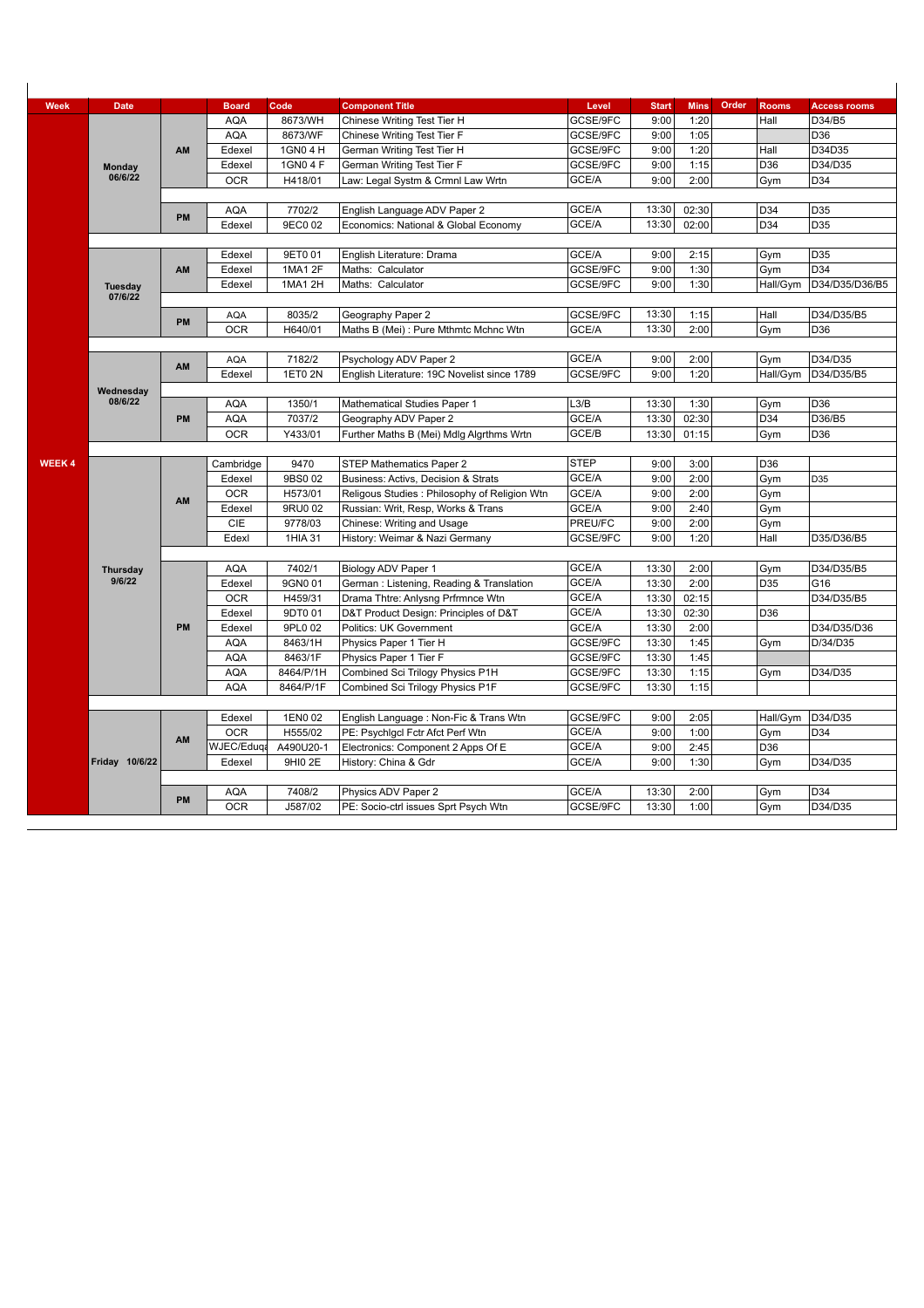| <b>Week</b>   | <b>Date</b>                |           | <b>Board</b>             | Code                 | <b>Component Title</b>                                                     | Level          | <b>Start</b> | <b>Mins</b> | Order | <b>Rooms</b>   | <b>Access rooms</b> |
|---------------|----------------------------|-----------|--------------------------|----------------------|----------------------------------------------------------------------------|----------------|--------------|-------------|-------|----------------|---------------------|
|               |                            |           | <b>AQA</b>               | 7405/1               | Chemistry ADV Paper 1                                                      | GCE/A          | 9:00         | 2:00        |       | Gym            | D34/D35/B4          |
|               |                            | AM        | Edexel                   | 1MA1 3F              | Maths Calculator                                                           | GCSE/9FC       | 9:00         | 1:30        |       | Gym            | D34                 |
|               |                            |           | Edexel                   | 1MA1 3H              | Maths Calculator                                                           | GCSE/9FC       | 9:00         | 1:30        |       | Hall/Gym       | D34/D36/D36/B5      |
|               |                            |           |                          |                      |                                                                            |                |              |             |       |                |                     |
|               | <b>Monday</b><br>13/6/22   |           | Edexel                   | 9EC0 03              | Economics : Micro & Macro Economics                                        | GCE/A          | 13:30        | 2:00        |       | Gym            | D34                 |
|               |                            |           | <b>OCR</b>               | H418/02              | Law: Law Making & the Law of Tort Wtn                                      | GCE/A          | 13:30        | 2:00        |       | Gym            | D34                 |
|               |                            | <b>PM</b> | <b>AQA</b>               | 7517/1D              | Computer Science ADV Paper 1D Python                                       | GCE/A          | 13:30        | 2:30        |       | D35            |                     |
|               |                            |           | <b>AQA</b>               | 7517/1B              | Computer Science ADV Paper 1B Java                                         | GCE/A          | 13:30        | 2:30        |       | D35            |                     |
|               |                            |           | Edexel                   | 1GK04H               | Modern Greek: Writing H                                                    | GCSE/9FC       | 13:30        | 1:25        |       | D34            |                     |
|               |                            |           |                          |                      |                                                                            |                |              |             |       |                |                     |
|               |                            |           | <b>AQA</b>               | 7272/W               | Music ADV written                                                          | GCE/A          | 9:00         | 2:30        |       | D35            |                     |
|               |                            | AM        | <b>AQA</b>               | 8035/3               | Geography Paper 3                                                          | GCSE/9FC       | 9:00         | 1:00        |       | Hall           | D34/D35/B5          |
|               | <b>Tuesday</b>             |           | <b>OCR</b>               | H573/02              | Religious Studies: Religion & Ethics Wtn                                   | GCE/A          | 9:00         | 2:00        |       | D36            |                     |
|               | 14/6/22                    |           |                          |                      |                                                                            |                |              |             |       |                |                     |
|               |                            | <b>PM</b> | <b>AQA</b>               | 1350/2B              | Mathematical Studies Paper 2 Opt B                                         | L3/B           | 13:30        | 1:30        |       | Gym            | D34                 |
|               |                            |           | <b>OCR</b>               | H640/02              | Maths B (Mei) Pure Mthmtcs Stats Wtn                                       | GCE/A          | 13:30        | 2:00        |       | Gym            | D34                 |
|               |                            |           |                          |                      |                                                                            |                |              |             |       |                |                     |
|               |                            |           | <b>AQA</b>               | 8461/2H              | Biology Paper 2 Tier H                                                     | GCSE/9FC       | 9:00         | 1:45        |       | Hall/Gym       | D34/D35/D36         |
| <b>WEEK 5</b> |                            |           | <b>AQA</b>               | 8461/2F              | Biology Paper 2 Tier F                                                     | GCSE/9FC       | 9:00         | 1:45        |       | Gym            |                     |
|               |                            | AM        | <b>AQA</b>               | 8464/B/2H            | Combined Sci Trilogy Biology P2H                                           | GCSE/9FC       | 9:00         | 1:15        |       | Gym            | D34/D35             |
|               |                            |           | <b>AQA</b>               | 8464/B/2F            | Combined Sci Trilogy Biology P2F                                           | GCSE/9FC       | 9:00         | 1:15        |       |                |                     |
|               |                            |           | Edexel                   | 9ET0 02              | <b>English Literature: Prose</b>                                           | GCE/A          | 9:00         | 1:15        |       | Gym            | D35                 |
|               | Wednesday                  |           |                          |                      |                                                                            |                |              |             |       |                |                     |
|               | 15/6/22                    |           | <b>AQA</b>               | 8552/W               | Design & Technology Written Paper                                          | GCSE/9FC       | 13:30        | 2:00        |       | Hall           | D34/D35             |
|               |                            |           | Edexel                   | 1RU0 1H              | Russian Listening Tier Higher                                              | GCSE/9FC       | 13:30        | 0:45        |       | Gym            |                     |
|               |                            |           | Edexel                   | 1RU03H               | Russian Reading Tier Higher                                                | GCSE/9FC       | 13:30        | 1:05        |       | Gym            |                     |
|               |                            | PM        | Edexel                   | <b>1RU0 1F</b>       | Russian Listening Tier Foundation                                          | GCSE/9FC       | 13:30        | 0:35        |       | B <sub>5</sub> |                     |
|               |                            |           | Edexel                   | 1RU0 3F              | Russian Reading Tier Foundation                                            | GCSE/9FC       | 13:30        | 0:50        |       | <b>B5</b>      |                     |
|               |                            |           | <b>OCR</b>               | Y431/01              | Further Maths B (Mei) Mech Minor Wtn                                       | GCE/B          | 13:30        | 1:15        |       | Hall           | D34                 |
|               |                            |           | <b>OCR</b>               | Y412/01              | Further Maths B (Mei) Stats A Wtn                                          | GCE/B          | 13:30        | 1:15        |       | Hall           |                     |
|               |                            |           |                          |                      |                                                                            |                |              | 2:00        |       |                | D34                 |
|               |                            |           | <b>AQA</b><br><b>AQA</b> | 7408/3/A<br>7408/3/B | Physics ADV P3 Sections A & B Opt A<br>Physics ADV P3 Sections A & B Opt B | GCE/A<br>GCE/A | 9:00<br>9:00 | 2:00        |       | Gym<br>Gym     | D34                 |
|               |                            |           | <b>AQA</b>               | 7408/3/C             | Physics ADV P3 Sections A & B Opt C                                        | GCE/A          | 9:00         | 2:00        |       | Gym            | D34                 |
|               |                            | AM        | <b>AQA</b>               | 7408/3/D             | Physics ADV P3 Sections A & B Opt D                                        | GCE/A          | 9:00         | 2:00        |       | Gym            | D34                 |
|               |                            |           | <b>AQA</b>               | 7182/3               | Psychology ADV Paper 3                                                     | GCE/A          | 9:00         | 2:00        |       | Gym            | D34/D35             |
|               | <b>Thursday</b><br>16/6/22 |           | Edexel                   | 1HIA B1              | History: Anglo-Saxon and Norman                                            | GCSE/9FC       | 9:00         | 0:55        |       | Hall           | D34/D35/D36         |
|               |                            |           |                          |                      |                                                                            |                |              |             |       |                |                     |
|               |                            |           | <b>AQA</b>               | 8658/WF              | French Writing Test Tier F                                                 | GCSE/9FC       | 13:30        | 1:5         |       | Hall           | D34                 |
|               |                            | <b>PM</b> | <b>AQA</b>               | 8658/WH              | French Writing Test Tier H                                                 | GCSE/9FC       | 13:30        | 1:20        |       | Hall           |                     |
|               |                            |           | Edexel                   | 9BS003               | <b>Business: Investigating Business</b>                                    | GCE/A          | 13:30        | 2:00        |       | Gym            | D34                 |
|               |                            |           |                          |                      |                                                                            |                |              |             |       |                |                     |
|               |                            |           | <b>AQA</b>               | 7402/2               | Biology ADV Paper 2                                                        | GCE/A          | 9:00         | 2:00        |       | Gym            | D34/35/D36          |
|               |                            |           | <b>AQA</b>               | 8698/WH              | Spanish Writing Test Tier H                                                | GCSE/9FC       | 9:00         | 1:20        |       | Hall           | D34                 |
|               |                            | AM        | <b>AQA</b>               | 8698/WF              | Spanish Writing Test Tier F                                                | GCSE/9FC       | 9:00         | 1:5         |       | Hall           | D34                 |
|               | Friday<br>17/6/22          |           | Edexel                   | 9PL0 3A              | Politics: Comparative Politics-Usa                                         | GCE/A          | 9:00         | 2:00        |       | Gym            | D35                 |
|               |                            |           |                          |                      |                                                                            |                |              |             |       |                |                     |
|               |                            |           |                          |                      |                                                                            |                |              |             |       |                |                     |